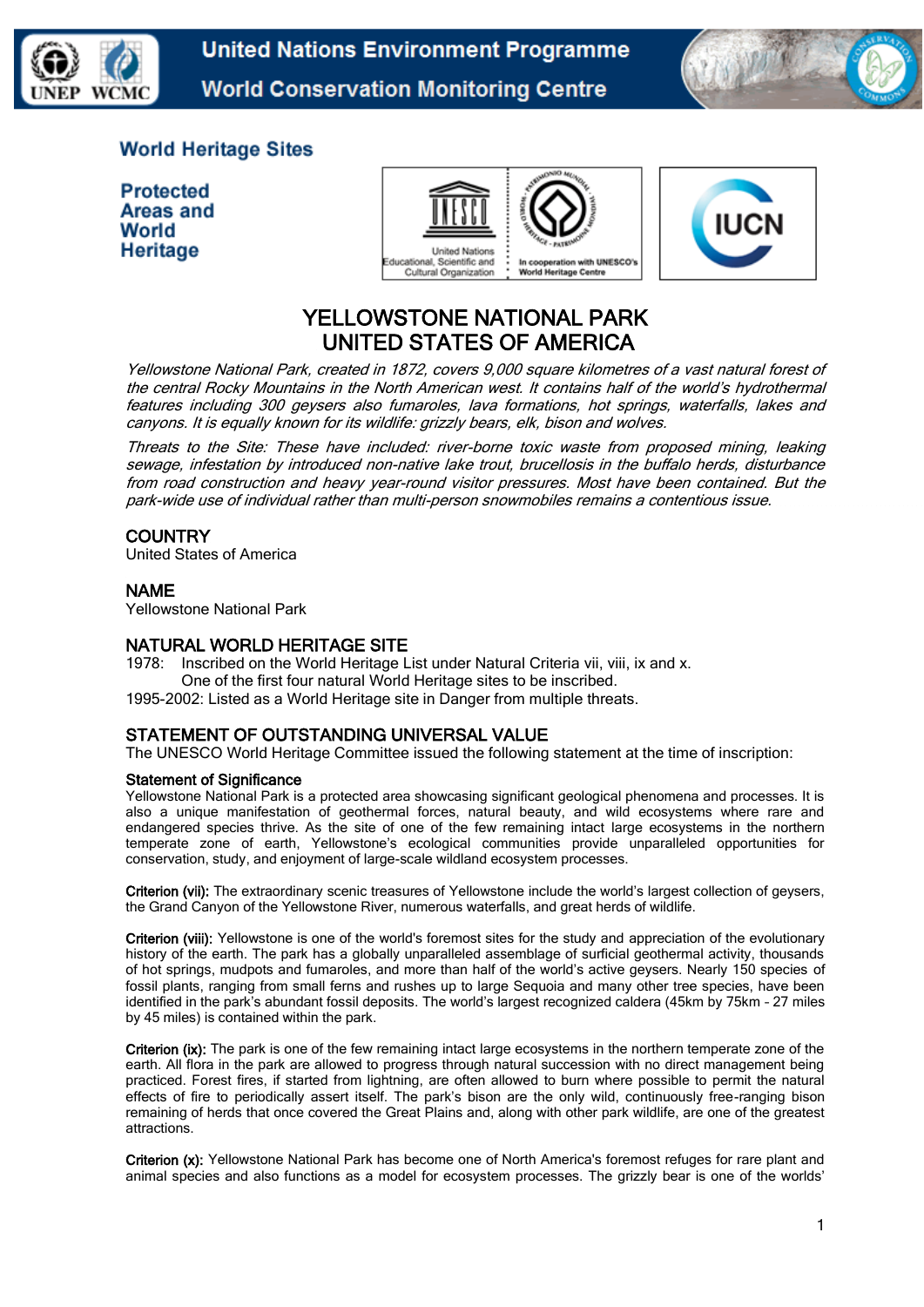most intensively studied and best-understood bear populations. This research has led to a greater understanding of the interdependence of ecosystem relationships. Protection of the park's flora and fauna, as well as the natural processes that affect their population and distribution allow biological evolution to proceed with minimal influence by man.

## INTERNATIONAL DESIGNATION

1976: Recognised as a Biosphere Reserve under UNESCO's Man & Biosphere Programme (898,349ha).

#### IUCN MANAGEMENT CATEGORY

II National Park

#### BIOGEOGRAPHICAL PROVINCE

Rocky Mountains (1.19.12)

#### GEOGRAPHICAL LOCATION

The Park is in the northwestern corner of Wyoming state in the central Rocky Mountains. Its bounding coordinates are 44°08' - 45°07'N and 109°10' - 111°10' W.

# **DATES AND HISTORY OF ESTABLISHMENT**<br>1872: Designated by the U.S.Congress as the world

1872: Designated by the U.S.Congress as the world's first National Park. Protection was provided by several congressional acts, initially under civilian administration;

- 1886: Under army administration;
- 1916: The newly created National Park Service assumed management;
- 1976: The geothermal site designated a UNESCO Biosphere Reserve;
- 1995-2002: Listed as an endangered site because of proposed adjacent mining, pollution of rivers, road construction and year-round visitor pressure.

#### LAND TENURE

Federal government, except for 7.7ha. Administered by the National Park Service (NPS).

#### AREA

898,349 ha (UNESCO WH List, 2007), 96% in Wyoming: 92%, 3% in Montana and 1% in Idaho. The Park is surrounded by six National Forests, two National Wildlife Refuges with Grand Teton National Park 12 km to the south. This Greater Yellowstone area is four times the size of the Park itself and is considered the largest intact ecosystem in the temperate zone.

## **ALTITUDE**

Ranges from 1,610m to 3,462m (Eagle Peak). The plateau averages 2,500m in elevation.

## PHYSICAL FEATURES

The Park lies in a wide caldera basin over a volcanic hot spot in the most seismically active region of the Rocky Mountains, which experiences some 2,000 earth tremors and small earthquakes a year. Its central plateau is a 650,000ha forest surrounded by mountains that rise to 4,000m. Crustal uplift 65 million years ago raised vast blocks of Cretaceous marine sedimentary rock to form the southern Rocky Mountains. For 25 million years andesitic volcanic ashflows and mudflows were recurrent, covering and petrifying forests: nearly 200 species of petrified plants have been found, and one of the world's largest petrified forests. A more recent period of rhyolitic volcanism began in the region about two million years ago. During this time thousands of cubic kilometres of rhyolitic magma filled immense chambers under the plateau, then erupted to the surface. Three cycles of eruption, dated at 2.2 million, 1.2 million and 640,000 years ago, produced huge explosive outbursts of ash. The latest eruptive cycle formed the caldera 48km wide by 72km long when the active magma chambers erupted and collapsed, forming the Yellowstone plateau. The crystallising magma and injections of fresh magma are the heat source of the hydrothermal geysers, hot springs, mud pots and fumaroles.

Yellowstone is one of the world's twelve major geothermal areas and contains two-thirds of its geysers, with over 300, 200-250 being active, and more than 10,000 hydrothermal features. It is rated by the Geological Survey as 21st out of the 169 potentially dangerous volcanic centres in the country (Anon, 2005). During the last three years the caldera floor has been seen to become more restless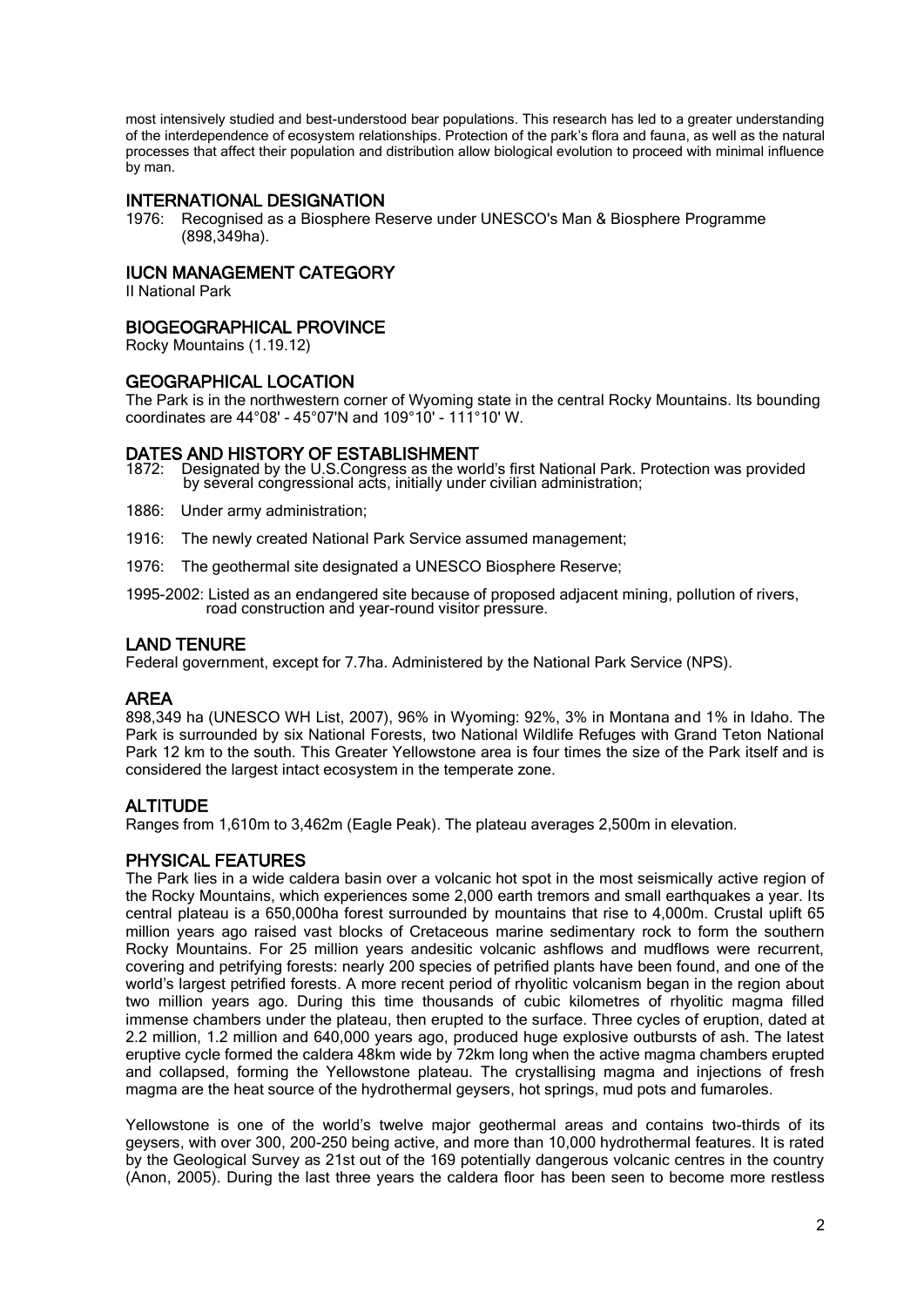with multiple episodes of caldera uplift, doming in places by some 7m a year, three times faster than usual. This is probably due to the emergence of a magmatic plume but need not presage eruption (Chang  $et al., 2007$ ).

Most of the area was glaciated during the Pleistocene under a 900m thickness of ice, and many glacial features remain. The Park lies on the headwaters of three major rivers: the Yellowstone River, a major tributary of the Missouri that flows via the Mississippi to the Gulf, Firehole and Gibbon Rivers that unite to form the Madison River, which also joins the Missouri, and the Snake River that rises near the Park's southern boundary and joins the Columbia to flow into the Pacific. Yellowstone Lake, at 2,357m, is the largest high level lake in North America, 32km by 23km across, 35,400ha in area, with an average depth of 43m and a maximum depth of about 122m. Lower Yellowstone Falls, 94m high, is the highest of more than 40 waterfalls in the Park.

## CLIMATE

Precipitation ranges from 258mm on the northern boundary to an estimated 2,050mm in the southwest corner, falling mainly as snow. Temperatures at Mammoth Hot Springs vary from a January mean range of -13°C to 9°C to a July mean of 27°C.

## **VEGETATION**

Approximately 80% of the Park is forested, and 80% of that is dominated by lodgepole pine *Pinus* contorta 15% is grassland. The great elevational differences produce a range of plant communities, from semi-arid steppe to alpine tundra. Eight species of coniferous trees and more than 1,700 species of vascular plants grow in the Park. Two of these species, Ross's bentgrass Agrostis rossiae and Yellowstone sand verbena Abronia ammophila, are endemic (NPS, in litt., 2002). The thermal areas contain unique assemblages of thermal algae and thermophilic bacteria. There are also more than 170 invasive species (NPS, 2007).

### FAUNA

An estimated 40,000 ungulates summer in the Park, descending to lower grasslands both in and out of the north end of the Park in winter. The seven native ungulate species are elk Cervus elaphus, mule deer Odocoileus hemionus, moose Alces alces shirasi, white-tailed deer Odocoileus virginianus. Pronghorn deer Antilocapra americana, a population recently halved in number, bison Bison bison (4,700 animals in summer) and bighorn sheep Ovis canadensis. One non-native from the north-west, the mountain goat *Oreamnos americanus*, may be colonizing the Park. The Park has some 52 other species of mammals. Among the carnivores are the nationally threatened grizzly bear *Ursus arctos* with ±600 individuals in the whole area (UNESCO, 2010), over 105 breeding females in the greater Yellowstone area and 205 cubs born between 2000-2002 (NPS *in litt.*, 2002). The American black bear *U. americanus* is also abundant. Some 25-30 mountain lions Puma concolor occupy the Northern Range of the Park, others enter the Park seasonally. Canada lynx Lynx canadensis are found and coyote *Canis latrans* are numerous though the population in the Northern Range has declined 30-50% since wolves were introduced. The native grey wolf Canis lupus was extirpated in the 1930s to protect the elk. It was reintroduced in 1994-5 to reinstate a more natural ecologic balance, with the aim of starting 30 reproducing wolf packs in three recovery areas (Yellowstone, Idaho, northwest Montana) for three successive years. This has succeeded and there are now 300 free-ranging wolves in 14 packs (NPS, 2007).

A palaeotological study of Lamar Cave yielded the remains of over 30 mammal species. This suggests a diversity of fauna (and flora) in prehistoric times much like that found in Yellowstone today. Elk were found in six out of nine levels above and below a layer radiocarbon dated at 960 years BP. Grey wolf bones were found below the 960 BP layer, and a wolf carnassial tooth even lower.

318 bird species have been recorded (McEneaney, 2006), 148 breeding in the Park. Of special interest are the whooping crane *Grus americana* (EN), migrant sandhill crane *G. canadensis*, bald eagle Haliaeetus leucocephalus, peregrine falcon Falco peregrinus, osprey Pandion haliaetus and trumpeter swan *Cygnus buccinator*. There are 18 native fish species. Yellowstone cut-throat trout Oncorhyncus clarki bouvieri and Siberian grayling Thymallus arcticus, are protected by regulations that also permit taking of non-native introduced species. But the native trout is seriously threatened by competition from six introduced species: brook trout Salvelinus fontinalis, lake trout S. namycush, brown trout Salmo trutta, rainbow trout Oncorhyncus mykiss and lake chub Couecius plumbeus (NPS pers. comm., 1995). There are also 3 frogs, one salamander, 5 snakes and one lizard.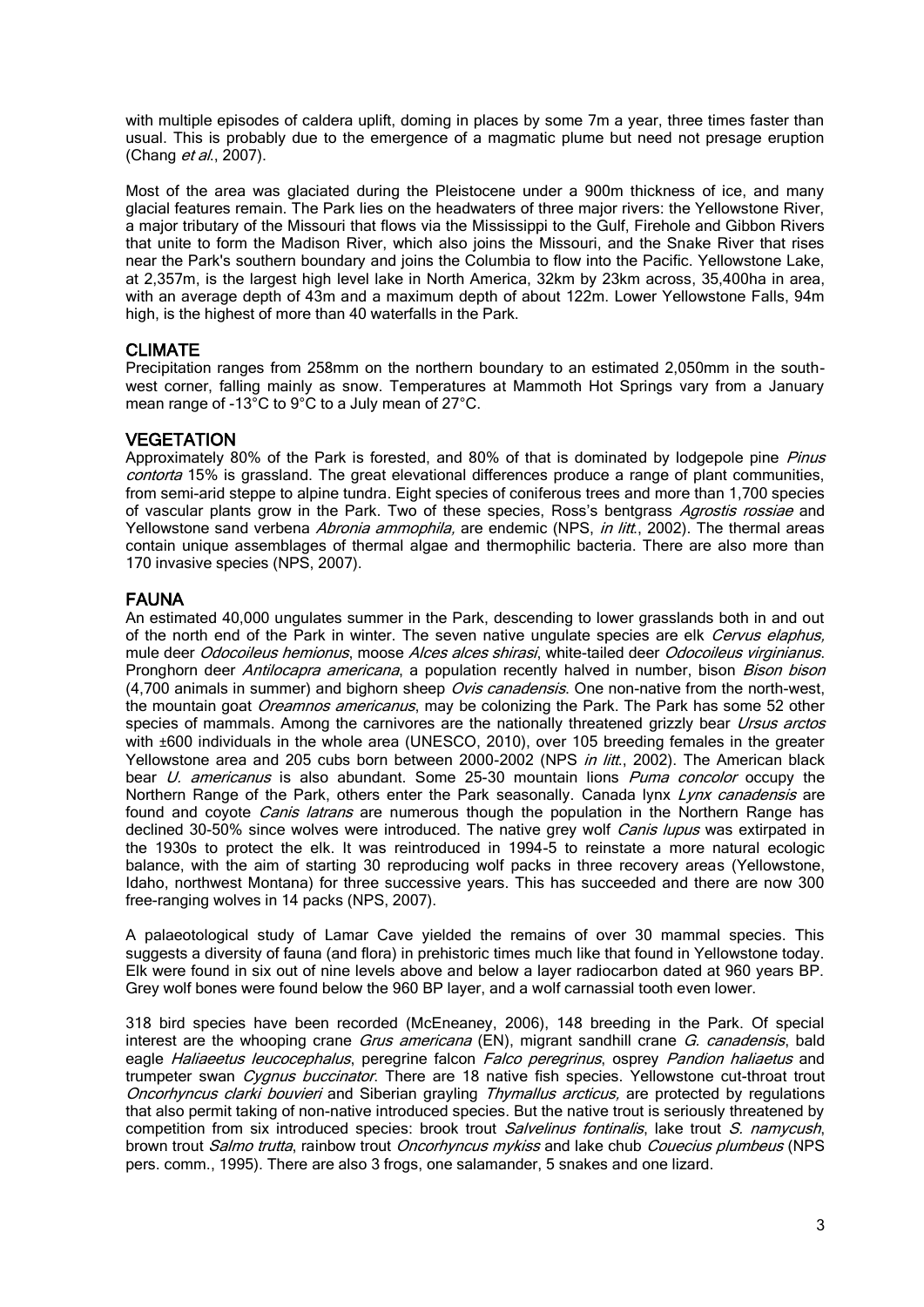## CONSERVATION VALUE

Yellowstone provides a clear record of eruptive volcanism occurring over the past 55 million years. It contains over 10,000 hydrothermal features, including fumaroles, mudpots, hot springs and more than 300 geysers. The Park is also a reservoir of genetic diversity and contains a natural forest ecosystem vast enough for the perpetuation of grizzly bear, wolf, bison and wapiti populations. It lies within a WWF Global 200 Eco-region. A UNESCO MAB Biosphere Reserve covers the same area.

#### CULTURAL HERITAGE

The Park's cultural history dates back 12,000 years, evident from the presence of obsidian spearheads. It includes prehistoric and historic use by a variety of Amerindian groups who relied heavily on the resources of the area especially in summer, and by early trappers and adventurers; the Spanish introduced the horse. Lewis and Clark passed by the north end of the Park in 1805. It was used by 19th century American Indians of the Crow, Blackfoot, Shoshone and Bannock tribes. Several hundred lived on the site until the National Park, the world's first, was designated. Following troubles in 1877 which occasioned 300 deaths, the Indians were removed to the Wind River Reservation and in between 1886 and 1918 the Army at Fort Yellowstone, Mammoth Hot Springs, assumed the administration. About 2% of the Park has been inventoried for archaeological resources, and some 1,000 prehistoric and historic archaeological sites have been recorded of which approximately 84% are American Indian (NPS, 2007).

Yellowstone has over 1,100 structures associated with the Euro-American occupation and management of the park where the legacy of the early civilian and army administration and the history of concessions in national parks are preserved (NPS, pers. comm., 1995). Six of these structures are National Historic Landmarks: Fishing Bridge Trailside Museum, Madison Junction Trailside Museum, Norris Geyser Basin Trailside Museum, Northeast Entrance Station, Obsidian Cliff and Old Faithful Inn. There are four National Historic Districts: Lake Fish Hatchery, Mammoth Hot Springs, Old Faithful and Roosevelt Lodge. And there are five National Historic Sites: Lake Hotel, Lamar Buffalo Ranch, Obsidian Cliff Kiosk, Queen's Laundry Bath House and the U.S. Post Office at Mammoth Hot Springs. The Park's collections have some 200,000 natural and cultural objects including artwork, ethnographic and archaeological artifacts, historic objects, and natural resource specimens (NPS, pers. comm., 1995; NPS, in litt., 2002).

#### LOCAL HUMAN POPULATION

A permanent community of about 300 people associated with Park operations is located at Mammoth Hot Springs, the Park headquarters. Smaller groups are stationed throughout the Park at ten other locations.

## VISITORS AND VISITOR FACILITIES

Yellowstone Park has had a long history of tourism, promoted at first by railroads. In 2006 there were 2.8 million visitors for whom a 746km paved and gravelled road system now provides access for an average summer use of up to 25,000 vehicles a day. Viewing the geysers and great herds of elk have always been major attractions. There are five major developed areas in the Park which offer food, lodging, visitors' centres, camping and recreational vehicle parking. These are Mammoth Hot Springs, Old Faithful, Canyon Village, Lake-Fishing Bridge and Grant Village-West Thumb. Smaller areas include the Norris, Basin, Lamar, Tower-Roosevelt, Madison, East Entrance, Northeast Entrance, South Entrance, West Entrance and Bechler. There are nine visitors' centres/museums/information stations, nine hotels and lodges, seven NPS and five concessionary campgrounds with nearly 2,100 campsites. Activities include hiking, biking, horse riding, fishing, ranger-led tours and programs, educational courses and in winter, snow-coaching and cross-country skiing. Ninety-seven trailheads provide access to 1,530km of trails and 287 backcountry campsites (NPS, 2007).

Total visitor numbers fluctuate: they were 2.75 million in 2001, rising to 3.02m in 2003, falling to 2.87m in 2004. In 2001, 6,105 backcountry use permits were issued – 19,230 persons for 43,302 use-nights, and 5,533 stock nights. Winter use has increased from virtually zero 30 years ago, to 143,491 in 2001-2002 or 1,100-1,200 vehicles a day (NPS, pers. comm., 2002). 290 km of roads are groomed for snowcoach and snowmobile use. Individual snowmobiling was limited by the Park Service during the winter of 2002-3 but was permitted again by Federal order in December 2003. Since 2005 under annual winter-use plans, snowmobiles may be used only on roads and as long as their emissions are reduced by 70-90%. There are now 21 snowmobile operators but their use remains a source of contention. The NPS hopes to eventually replace individual use by multi-person snow-coaches to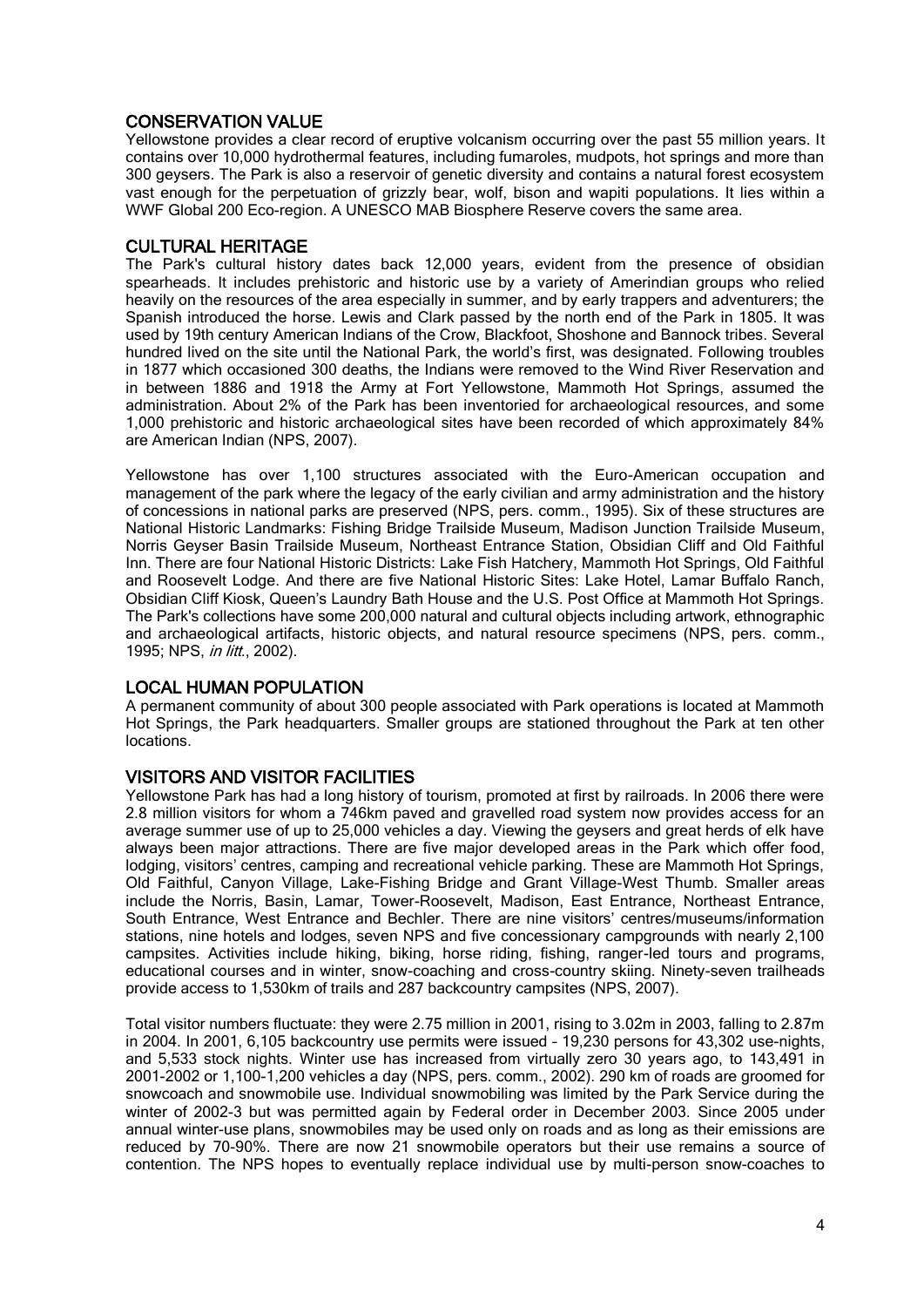decrease noise, pollution and disturbance of the back-country (Farquhar, 2003; UNESCO, 2002, 2005, 2010).

#### SCIENTIFIC RESEARCH AND FACILITIES

There is a well established tradition of scientific research into the wildlife both natural and managed, sustained by over 150 research projects at present. There is a resident research staff of 32 permanent and 40 seasonal employees who study large mammals, especially grizzly bears which have been studied for more than 35 years, fisheries, vegetation, fire ecology and geology and assist with park management and interpretation. Another 250 to 300 independent researchers work in the Park annually. Research projects requiring a natural environment or those oriented to management are given preference. Park scientists working with heat-resistant organisms have applied their use to the issue of brucellosis. Research requiring significant modification of the biota or environment is not permitted. A large area allowing natural processes, including fire, to occur, makes the Park an excellent place to research these. Limited laboratory space is available. Access to the backcountry is limited to non-mechanised means. A wide range of federal agencies pursue scientific projects in Yellowstone, including the Biological Resources Division, U.S. Geological Survey, and NASA (NPS, in litt., 2002). The Heritage and Research Center just north, in Gardner Montana, has a museum, library, archives, herbarium, archaeological laboratory and old vehicle display.

#### MANAGEMENT

Historically, Yellowstone has been managed for both the preservation of its resources in their natural condition and as the pleasure ground for tourists that it was also created to be. Wolves, mountain lions and coyotes were seen from the first as threats both to the Park's ungulates and to safe tourism, and from 1915 onwards were eradicated in an efficient predator control program. This led to overpopulation and disease amongst ungulates, necessitating large scale culls which caused controversy. Later, the desire to re-establish a more natural ecological balance has led to the reintroduction of some species formerly eliminated. Today there are three defined management zones: Natural, 897,656ha; Historic, 32ha; and Development, 810ha. A Master Plan for the Park dating from 1973, a Land Protection Plan (1986), an Exotic Vegetation Management Plan (1986), a Statement for Management (1991), and a Natural Resources Management Plan (1995) are among the documents that guide conservation of the Park's resources. A Fire Management Plan was adopted in 1972, since revised and expanded five times, following major fires (NPS, *in litt.*, 2002). The pressure on Park roads is very high and they need constant reconstruction or maintenance.

Grizzly bears have been the subject of intensive study and management for more than 35 years. Their recovery has been of highest priority in the greater Yellowstone ecosystem since the species was listed as threatened in 1975 under the Endangered Species Act. This promoted an unprecedented level of interagency cooperation and public controversy. Interagency Grizzly Bear Guidelines (1986) and a 1993 Grizzly Bear Recovery Plan are followed for their management. Cooperative interagency teams also direct the research into, monitoring and management of ungulates, mountain lions, coyotes, peregrine falcons, bald eagles and trumpeter swans with many other species and resources in the greater Yellowstone area. Hunting, logging, mining, and domestic livestock grazing are prohibited. Regulated hunting, fishing and camping are allowed. The summer bison population has now increased to about 4,700 (NPS, 2007). There is now a plan for control of brucellosis by the Interagency Bison Management Plan of the Greater Yellowstone Brucellosis Committee which includes state and federal agencies and local cattle ranchers concerned with the potential spread of the disease.

#### MANAGEMENT CONSTRAINTS

Although a very large area, Yellowstone is ecologically an island which is subject to the fragmentation of its habitats and is surrounded by logging, livestock raising and mining claims which have made the protection of a buffer area of a Greater Yellowstone ecosystem controversial. Nevertheless the surrounding lands have an important role in maintaining the World Heritage values of the property. This applies especially to its population of bison which are the last wild free-ranging bison in the United States in their ancestral habitat, and have great national symbolic value. Winter weather naturally regulates their numbers in the Park, but snow-ploughing of the roads for snowmobiles facilitates their movement and their recolonising of lands outside the Park. This has led to the perceived need for an annual cull north and west of the Park during which thousands of bison have been killed since 1985 by the US Department of Agriculture and the Montana Department of Livestock. This not only keeps their numbers in check, but is done to reduce the alleged spread of brucellosis, a disease which some of the Yellowstone bison population harbours, causing cows to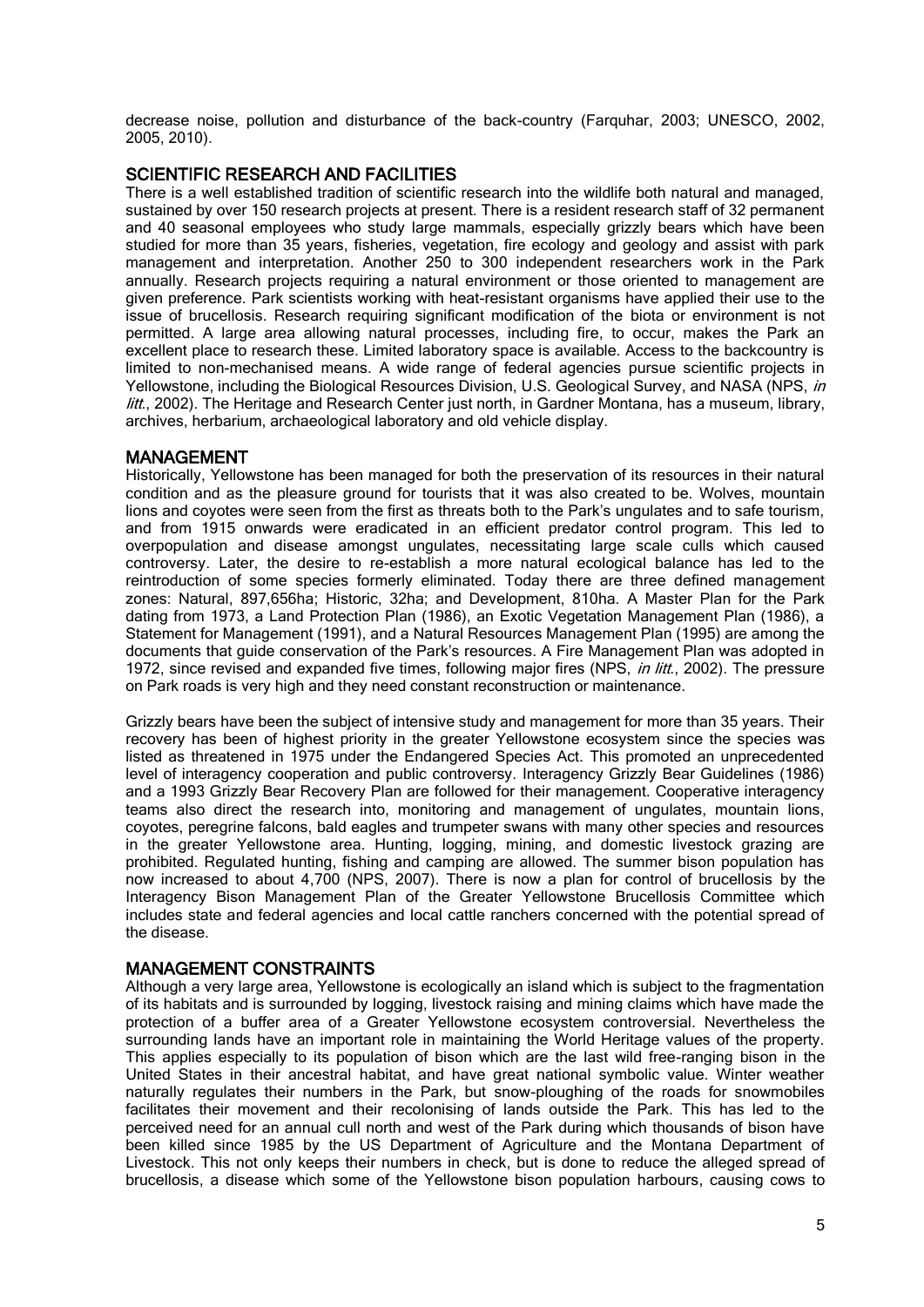abort their calves, and threatening the interstate shipment of cattle. According to the local conservationist Buffalo Field Campaign there has never been a confirmed case of brucellosis transmission from buffalo to cattle under natural conditions, but there is strong opposition from the Montana ranching industry over rights to pasture (Buffalo Field Campaign, 2008).

In 1995 the State of Montana sued the NPS and USDA Animal and Plant Health Inspection Service for delaying their long-term bison management planning. During the winter of 1996-7 its agents shot and shipped to slaughter 1,084 bison in a brucellosis control campaign, which became a nationally important public issue. After long negotiations, the federal agencies developed and in 2000, persuaded the State of Montana to adopt its final environmental impact statement on bison management designed to reconcile the free-ranging population with protection of Montana's livestock industry from the threat of disease. Measures in the 2000 Interagency Bison Management Plan include monitoring the population, permitting bison to range some of the public lands adjoining the Park in winter when there are no cattle present, and eventually, vaccination (NPS, in litt., 2002). However, since 1997, 3,038 buffalo have been culled, including 1,016 during the winter of 2007-8 and 30% of the population in 2009 by or with the encouragement of state and national organisations: the Montana Department of Livestock, the National Park Service and the Fish & Wildlife Service (Buffalo Field Campaign, 2008, UNESCO, 2010). In 2009 the State of Montana signed a 30-year agreement on restricting livestock grazing and the removal of cattle from the northern boundary of the park; former pasture such as on Horse Butte in the west were also closed to cattle and opened to migrating bison (UNESCO, 2010).

The winter range of the northern Yellowstone elk herd has been under study since the 1920s. Past extermination of wolves and winter feeding by the management led to overpopulation and overgrazing. And for decades before their reintroduction and even since, the role of wolves was strongly disputed. Until 1968, elk seen to be surplus were translocated to restock other ranges or culled by rangers. Since then, the National Park Service, U.S. Forest Service, and Montana Department of Fish, Wildlife and Parks have experimented with natural regulation, coupled with continuous monitoring, range studies, and hunting outside the Park. Five of the seven elk herds are migratory which exposes them to conditions outside the Park's boundaries such as the carrying by some elk in both Wyoming and Idaho of brucellosis. The isolated pronghorn population may also be threatened by commercial development and subdivision of private lands north of the Park.

Rainbow and brown trout have replaced cut-throat trout and grayling in much of the Madison River. Predatory lake and brown trout have severely impacted the Snake River fine-spotted cut-throat, which are also affected by disease. Lake trout were illegally stocked in Yellowstone Lake some time before 1994 and threaten the native cutthroat trout and the species and ecosystem that depend on them – grizzly bears, bald eagles and several others. Some progress has been made by an intensive campaign since 1995 to eradicate lake trout - 43,000 were removed in 2001 (UNESCO, 2002). The fishing effort has increased annually and resulted in the destruction of over 100,000 adult and juvenile lake trout. Declining catches suggest that the program measurably reduced the population in 2003 and 2004 (NPS, 2005), but it will need constant work to reduce the invasion. Another threat is invasion by the whitebark pine blister rust which destroys an important source of grizzly bear fodder. But the greatest threats to the grizzly remain road kills, loss of habitat and hunting (UNESCO, 2002).

Among other threats, 248 fire starts were recorded in the greater Yellowstone area in 1988. A let-burn policy towards naturally started fires allowed 31 to burn as prescribed fires, covering 157,480ha. Of five large fires originating outside the Park, three, including the largest of all (the North Fork Fire, 201,610ha) were man-caused. They were fought from the start, but still destroyed 36% (321,300ha) of the Park. Surface mining, oil, gas and geothermal exploration and extraction near Park boundaries, leakage from sewer lines, contamination by wastes, by road construction and maintenance, despite the progress that has been made in the repair of sewer lines and other infrastructure, a proposed nuclear waste incinerator in Idaho and a proposed power plant 190km to the northeast in Montana all potentially threaten the Park's air and water quality, visual integrity and critical habitat for wildlife. The year-round pressure of visitors also contributes to the pressure. One example is the intrusion, sanctioned by the federal government in mid-2002, of individual snowmobiles which may total 75,000 and introduce fumes, disturbance and noise into the winter wilderness. This was done in the face of a previous Park Service ban, the findings of a major study, wide public opposition to snowmobile use and the Park Authority's advocacy of less polluting snow-coaches (Farquhar, 2003; NPCA, 2002). As a result of the controversial Park-wide use of individual rather than multi-person snowmobiles the Park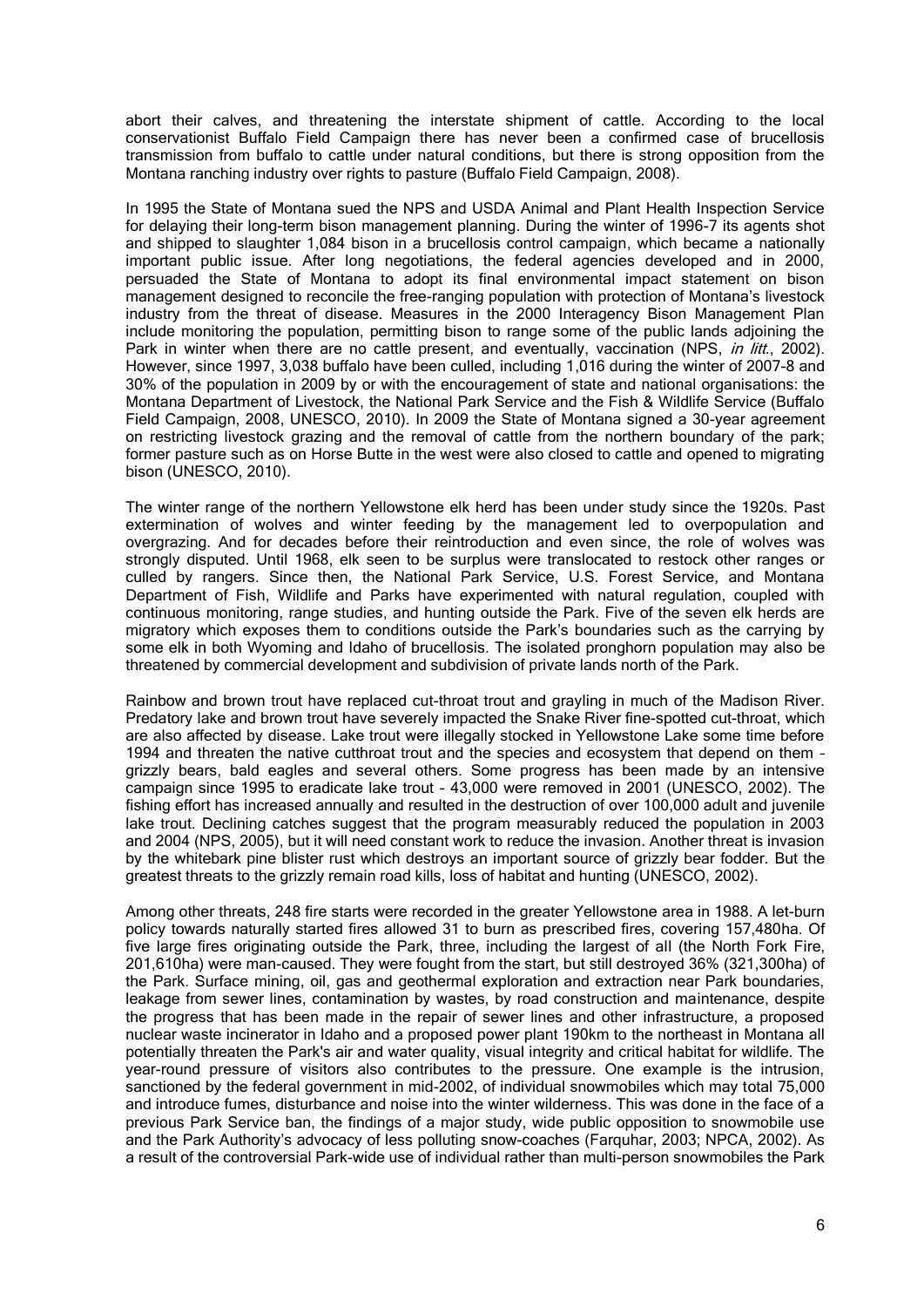was again declared a nationally endangered site in 2003. The vigorous contention over this use has caused Park Service policy to fluctuate on this issue (UNESCO, 2005).

A major challenge was the proposed New World mine 4.2 km from the northeast corner of the Park in the headwaters of three streams. Toxic waste from this would have threatened the Park's streams and affected grizzly bears, bald eagles, bighorn sheep, elk, fish and many smaller animals (Anon., 1995; National Parks, July 1995, 1997). Such plans to exploit its resources led to Yellowstone being placed on the list of World Heritage in Danger between 1995 and 2003 (UNESCO, 1996), an action vigorously challenged by defenders of national sovereignty over property rights in the U.S. (Rabkin, 1997). In 1998 the government compensated the company with a \$65 million land trade which included clearing up local mine contamination for divesting its interest in the gold mine site (UNESCO, 1999). A moratorium has also since been placed on mining around Yellowstone to prevent the expansion of existing mines. However, pollution from abandoned tailings will have to be warded off permanently (NPS, in litt., 2002).

## **STAFF**

There is a permanent staff of 380 organised into seven operating divisions; Management including Planning, Safety and Public Affairs, Interpretation, Resource Management Operations, Business Management, and the Yellowstone Center for Resources. In 2002, permanent and TERM staff expertise and specialists included: 3 public affairs specialists, one industrial hygienist, 20 interpretive park rangers, approximately 8 concessionaires, 57 park law enforcement rangers, 14 fire protection specialists and technicians, 5 engineers, 7 landscape architects, 16 utility system operators, numerous journeymen, craftspeople, equipment operators, automotive mechanics; also 5 planners, one archivist, one museum curator, one historical architect, 23 biologists and resource managers, 6 biological technicians, 3 information technology specialists and various administrative specialists and clerks. There are 18 ranger stations in the Park (NPS, pers. comm., 2002).

In summer, the staff is supplemented by some 420 seasonal employees, including approximately 58 park rangers in interpretation and 71 in visitor protection, 40 fee collectors, 6 forestry technicians, 50 maintenance workers, 50 motor vehicle operators, 95 laborers, 15 equipment operators, 20 biological technicians and aides and 49 other seasonal trade and support personnel (NPS, in litt., 2002). About 3,700 people also work in the various concessions.

## BUDGET

80% of entrance, camping and demonstration fees are retained and between 1997 and 2004 yielded \$15 million to pay for projects. US\$ 26,500,000 was budgeted for fiscal year 2002 but this level of support was still not enough to maintain the services of the Park without constant retrenchments. In 2002 \$300 million was granted for road rebuilding and maintenance over the following 15 years (NPS, in litt., 2002). The Yellowstone Park Foundation has funded 145 projects and programs.

## LOCAL ADDRESS

The Superintendent, Yellowstone National Park, PO Box 168, Wyoming 82190-0168, U.S.A.

## **REFERENCES**

The principal source for the above information was the original nomination for World Heritage status. Anon. (1990). Grizzlies rebound in Yellowstone area. International Wildlife 20(1): 28.

Anon. (1995). Mining in the west: new cacophony. The Economist October 14: 44-45.

Barbee, R. & Varley, J. (1985). The paradox of repeating error: Yellowstone National Park from 1872 to biosphere reserve and beyond. In: Peine, J. (ed.) Proceedings of the Conference on the Management of Biosphere Reserves, (1984), NPS, Gatlinburg, Tennessee. 207 pp.

Bartlett, R. (1985). Yellowstone: A Wilderness Besieged. University of Arizona Press, Tucson. 437 pp.

Bishop, N. (1995). Population status of large mammals in *Yellowstone National Park*. National Park Service, Yellowstone. 2 pp.

---------- (1987). Wolf recovery in Yellowstone. Park Science 8 (1): 19.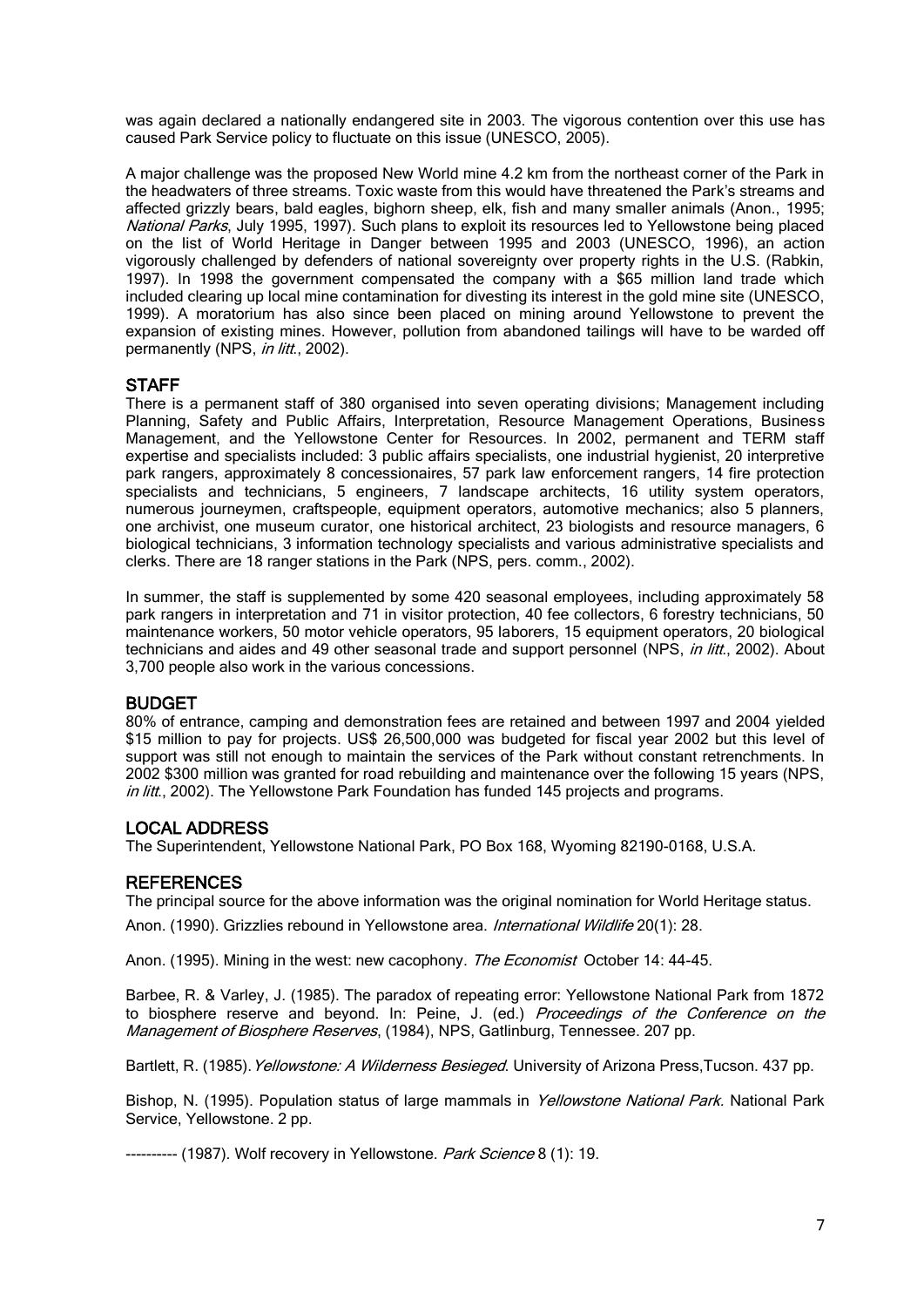Blanchard, B. & Knight, R. (1991). Movements of Yellowstone grizzly bears. Biol. Conservation, 58: 41-57.

Boyce, M. (1989). The Jackson Elk Herd: Intensive Wildlife Management In North America. Cambridge University Press, Cambridge, UK. 305 pp.

Bryan, T. (1986). The Geysers of Yellowstone. Colorado Associated University Press, Boulder, Colorado. 225 pp.

Buffalo Field Campaign (2008). Yellowstone Buffalo Slaughter History. www.BuffaloFieldCampaign,org

Chang, W. et al. (2007). Accelerated uplift and magmatic intrusion of the Yellowstone Caldera, 2004 to 2006. Science 9 November, Vol. 318 (5852): 952-956.

Chase, A. (1986). Playing God in Yellowstone. Harcourt Brace, New York.

Christensen, N. (1989). Ecological Consequences of the 1988 Fires in the Greater Yellowstone Area. Final Report. The Greater Yellowstone Postfire Ecological Assessment Workshop. 58 pp.

Clark, T. & Harvey, A. (1988). Management of the Greater Yellowstone Ecosystem - an Annotated Bibliography. Northern Rockies Conservation Cooperative, Jackson, Wyoming. 51 pp.

---------- (1989). Rare, Sensitive and Threatened Species of the Greater Yellowstone Ecosystem. Northern Rockies Conservation Cooperative, Jackson, Wyoming.153 pp.

Congressional Research Service (1987). Greater Yellowstone Ecosystem. Committee Print No. 6, 99th Congress 2nd Session. Committee of Interior and Insular Affairs, US House of Representatives. US Government Printing Office. 210 pp.

Craighead, J. (1977). A Proposed Delineation of Critical Grizzly Bear Habitat in the Yellowstone Region. Bear Biology Association Monograph No.1. 20 pp.

Craighead, K. (1978).Large Mammals of Yellowstone and Grand Teton National Parks. 30 pp.

Craighead, J., Varney, J. & Craighead, F.(1974). A Population Analysis of the Yellowstone Grizzly Bears. University of Montana. Montana Forest & Conservation Experiment Station Bull. 40.20 pp.

Despain, D. (1975). Field Key to the Flora of Yellowstone National Park. Yellowstone Library and Museum Association. 257 pp.

---------- (1990). Yellowstone Vegetation. Roberts Rinehart, Inc. Boulder, Colorado. 239 pp.

Despain, D., Houston, D., Meagher, M. & Schullery, P. (1986). Wildlife in Transition. Roberts Rinehart Inc., Boulder, Colorado. 142 pp.

Dirks, R. & Martner, B. (1982). The Climate of Yellowstone and Grand Teton National Parks. National Park Service Occasional Paper No.6. US Gov't Printing Office, Washington, DC. 26 pp.

Dolan, R. (1986). Challenges to Greater Yellowstone. Greater Yellowstone Coalition, Bozeman, Montana. 88 pp.

Farquhar, B. (2003) Yellowstone on endangered list, again. Casper Star Tribune, Jan.16, Wyoming.

Flamm, B. & Wilcove, D. (1987). Management Directions for the National Forests of the Greater Yellowstone Ecosystem. The Wilderness Society, Bozeman, Montana and Washington, DC. 39 pp.

Fritz, W. (1985). Roadside Geology of the Yellowstone Country. Mountain Press Publishing Company, Missoula, Montana. 144 pp.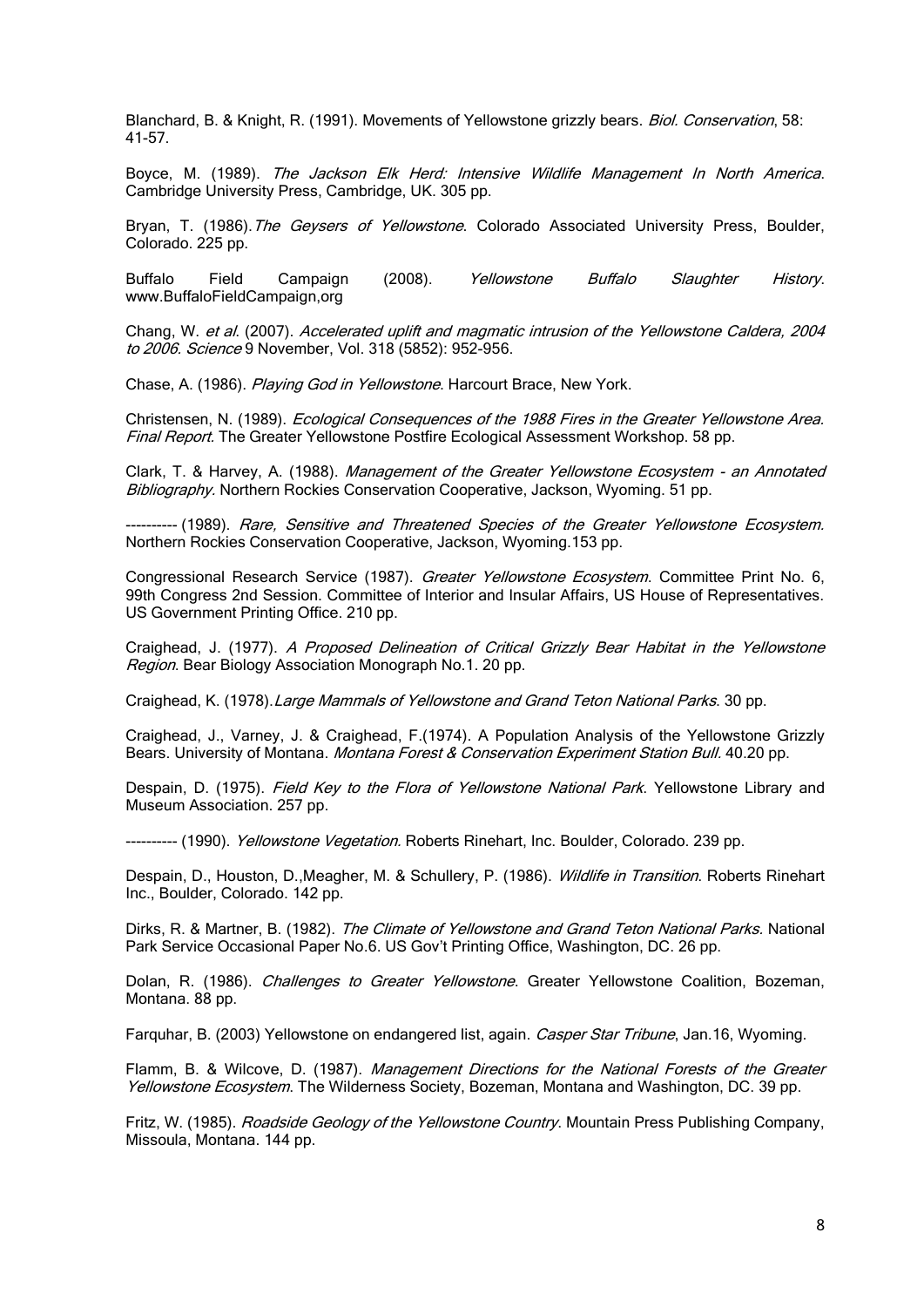Greater Yellowstone Coalition (1989). Greater Yellowstone Coalition Recommendations to the GYCC -Goals for the GYCC Management of the Greater Yellowstone Ecosystem. Bozeman, MT.17 pp.

Greater Yellowstone Coordinating Committee (1987). An Aggregation of National Park and National Forest Management Plans. USDI National Park Service and USDA Forest Service. 253 pp.

---------- (1990). Vision for the Future - A Framework for Coordination in the Greater Yellowstone Area. USDI / NPS and USDA Forest Service. 80 pp.

---------- (1991). A Framework for Coordination of National Parks and National Forest in the Greater Yellowstone Area. 11 pp.

Haines, A. (1977). The Yellowstone Story - a History of our First National Park. Yellowstone Library and Museum Association / Colorado Associated Univ. Press. Volume I, 385 pp, Volume II. 543 pp.

Houston, D. (1982). The Northern Yellowstone Elk - Ecology and Management. Macmillan Publishing Company Inc., New York. 474 pp.

Jones, R.et al. (1989). Annual Project Technical Report for 1988 - Fishery and Aquatic Management Program, Yellowstone National Park. US Fish & Wildlife Service, Yellowstone National Park. 201 pp

Keefer, W. (1976). The Geologic Story of Yellowstone National Park. US Geological Survey Bulletin 1347, Yellowstone Library and Museum Association. 92 pp.

Keiter, R. & Boyce, M. (eds) (1990). Greater Yellowstone's future: man and nature in the Geater Yellowstone ecosystem. Proceedings of a Symposium, Examining the Greater Yellowstone Ecosystem, 1989, University of Wyoming, Laurie / Yale University Press, New Haven, Connecticut.

Knight, R., Blanchard, B. & Eberhardt, L. (1988). Mortality patterns and population sinks for Yellowstone grizzly bears, 1973-1985. Wildlife Society Bulletin 16: 121-125.

Knight, R. & Blanchard, B. (1995). Yellowstone Grizzly Bear Investigations. 1994 annual report of the Interagency Grizzly Bear Study Team, National Park Service. 27 pp.

Little, C. (1987). The challenge of greater Yellowstone. Wilderness 51(179): 18-56.

Madej, E. et al. (1986). Yellowstone Under Siege - Oil and Gas Leasing in the Greater Yellowstone Region. Sierra Club. 28 pp.

McEneaney, T. (1999-2006). Yellowstone Bird Reports. Annual reports. Yellowstone Center For Resources National Park Service, Yellowstone National Park, Wyoming.

---------- (2004). Field Checklist of the Birds of Yellowstone National Park. Yellowstone Association, Yellowstone National Park, Wyoming.

---------- (1988). Birds of Yellowstone. Roberts Rinehart Inc., Boulder, Colorado. 171 pp.

McNamee, T. (1984). The Grizzly Bear. Alfred A Knopf, New York. 308 pp.

Meagher, M. (1973). The Bison of Yellowstone National Park. Scientific Monograph Series No.1. National Park Service. US Government Printing Office. 161 pp.

---------- (1989). Evaluation of boundary control for bison of Yellowstone National Park. Wildlife Society Bulletin 17.

Meagher, M. & Phillips, J.(1980). Restoration of natural populations of grizzly and black bears in Yellowstone National Park. International Conference on Bear Resources and Management 5: 152-8.

Mealey, S. (1986). Interagency Grizzly Bear Guidelines. Interagency Grizzly Bear Committee. 146 pp.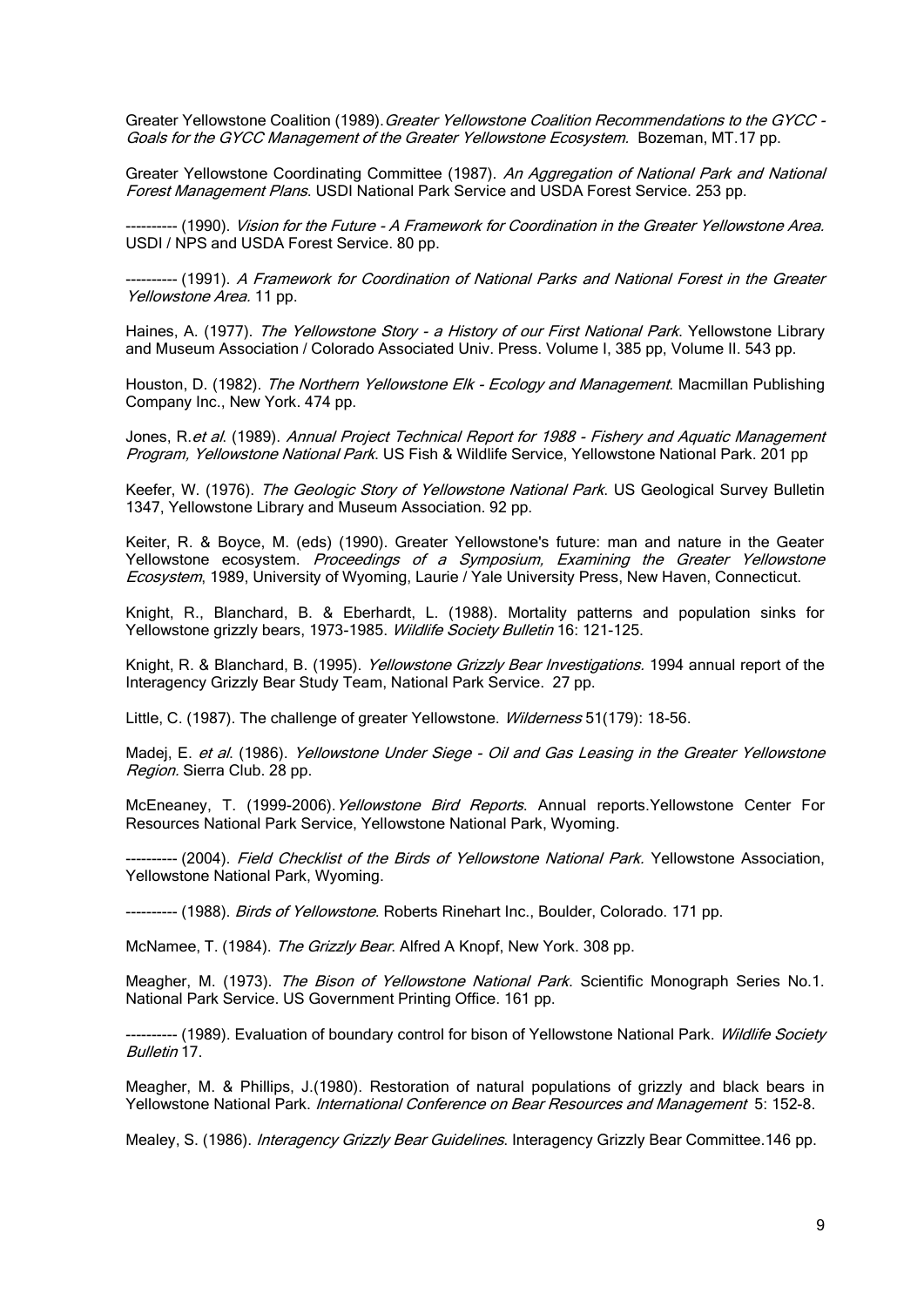Mills, S. (ed.) (1989). The Greater Yellowstone Postfire Assessment. Greater Yellowstone Coordinating Committee. 146 pp.

Murie, A. (1940). *Ecology of the Coyote in the Yellowstone*. Fauna of the National Parks of the United States, Fauna Series No. 4. US Government Printing Office, Washington, DC. 206 pp.

Murphy, K. & Tischendorf, J. (1988). *Ecology of the Mountain Lion (Felis concolor missoulensis) in the* Northern Yellowstone Ecosystem. Progress Report 1.Wildlife Research Inst., Moscow, ID. 23 pp.

National Parks Conservation Association (NPCA) (2003). Yellowstone Named to List of Endangered Parks. Press Release, Jan. 2003.

National Park Service (2007). Yellowstone National Park (U.S. National Park Service)

---------- (2005). Draft Site Progress Report to the World Heritage Committee, Yellowstone National Park.

National Research Council (2002). Ecological Dynamics on Yellowstone's Northern Range. Committee on Ungulate Management in Yellowstone National Park. Yellowstone.198pp.

O'Loughlin, J. (ed.) (1989). The Yellowstone fires: a one-year perspective. Western Wildlands 15(2). Montana Forest and Conservation Experiment Station, University of Montana, Missoula.

---------- (ed.) (1986). The Yellowstone ecosystem. *Western Wildlands* 12 (3). Montana Forest and Conservation Experiment Station, University of Montana, Missoula.

Peterson, J. (1984). Threats to Greater Yellowstone - Inventory of Management Issues and Proposed Projects in the GYE. Greater Yellowstone Coalition, Bozeman, Montana. 88 pp.

Rabkin, J. (1997). The Yellowstone Affair. Environmental Protection, International Treaties, and National Sovereignty. Dept of Government, Cornell University, New York U.S.A.

Reese, R. (1984). Greater Yellowstone - the National Park and Adjacent Wildlands. Montana Magazine Inc., Helena, Montana. 104 pp.

Rydell, K & Culpin, M. (2006). Managing the Matchless Wonders. A History of Administrative Development in Yellowstone National Park, 1872-1965. Historic Resource Study, Volume III, Park Administrative History. National Park Service, Yellowstone Center for Resources, Yellowstone.

Romme, W. & Despain, D. (1989). The long history of fire in the greater Yellowstone ecosystem. Western Wildlands 15(2): 10-17.

Schreier, C. (1983). *Yellowstone Explorers Guide*. Homestead Publishing, Moose, Wyoming, 52 pp.

Schullery, P. (1984). Mountain Time - Man Meets Wilderness in Yellowstone. Simon & Schuster Inc., New York. 221 pp.

---------- (1986). The Bears of Yellowstone. Roberts Rinehart Inc., Boulder, Colorado. 263 pp.

---------- (1989). The 1988 Yellowstone fires: preliminary report. Park Science 9 (2): 18.

---------- (1989). Yellowstone elk and bison: a mid-winter report. Park Science 9 (3): 19.

Servheen, C. (1987). Grizzly Bear Compendium. Interagency Grizzy Bear Committee. 540 pp.

Singer, F. (1989). Status of Research on Yellowstone's Northern Range: Project Summaries. USDI National Park Service, Yellowstone NP, WY. 28 pp.

Smith, R. & Braile, L. (1984). Crustal structure and evolution of an explosive silicic volcanic system at Yellowstone National Park. In National Research Council, Geophysics: Explosive Volcanism: Inception, Evolution and Hazards., National Academy Press. Pp. 96-111.